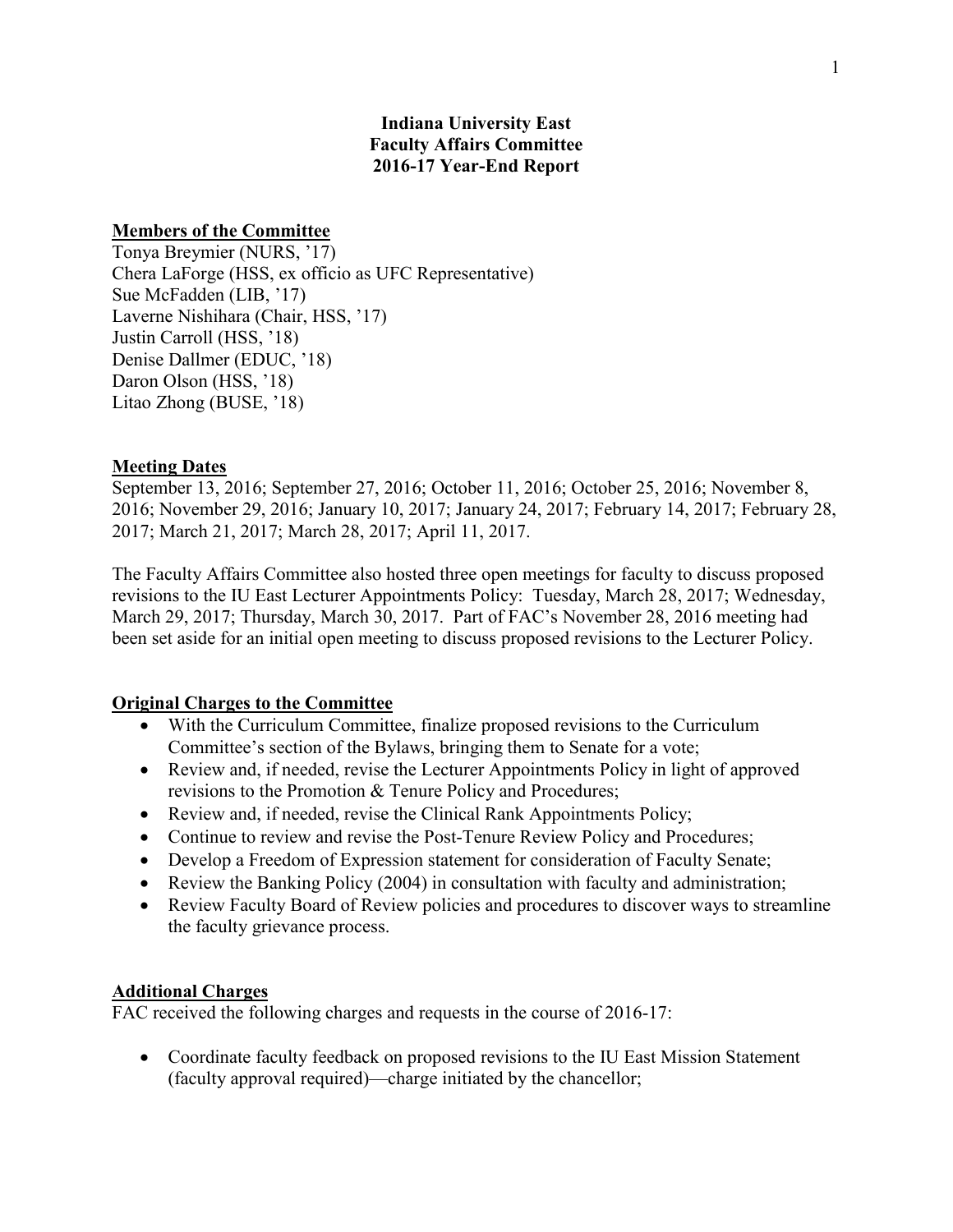- Revise Promotion & Tenure Policy and Procedures in light of revisions to the Lecturer Policy—FAC charged itself with these revisions;
- Consider revising membership rules of the campus  $P \& T$  Committee to ensure that a member of each candidate's School or unit is represented on the Committee for that year—request from a Senate member.

### **Report of the Committee's Activities**

*With the Curriculum Committee, finalize proposed revisions to the Curriculum Committee's section of the Bylaws, bringing them to Senate for a vote*:

FAC finalized its work with the Curriculum Committee to revise the Curriculum Committee's section of the Bylaws. Faculty Senate approved revisions on October 4, 2016.

## *Coordinate faculty feedback on proposed revisions to the IU East Mission Statement (faculty approval required)*:

FAC coordinated discussions of proposed IU East Mission Statement revisions in Schools and academic units. After the discussions were completed, proposed revisions were forwarded to the Agenda Committee. The Agenda Committee presented the revisions to Faculty Senate, which approved them on February 7, 2017.

### *Review and, if needed, revise the Lecturer Appointments Policy*:

FAC worked on extensive proposed revisions to the IU East Lecturer Appointments Policy. As Lecturers' criteria for teaching are identical to those of tenure-line faculty, recent revisions to the teaching sections of IU East's Promotion and Tenure Policy were proposed as parallel revisions in the Lecturer Policy. Revisions also included voting procedures for the Lecturer Long-Term Contract Review Committee, membership on School P & T Committees for Lecturer cases, and procedures for ensuring that candidates receive copies of letters from the relevant levels of review. FAC consulted with campus faculty, deans, academic unit directors, the EVCAA, and a senior advisor to the IU Executive Vice President. Following discussion in Schools, academic units, Faculty Senate (April 4) and open meetings for faculty, FAC forwarded the proposed revisions to the Agenda Committee. Faculty Senate approved the revisions on April 25, 2017.

#### *Revise Promotion & Tenure Policy and Procedures*:

Proposed revisions to the Lecturer Appointments Policy necessitated parallel revisions to the Promotion & Tenure Policy. P & T Policy revisions included specifying membership on School P & T Committees (e.g., Senior Lecturers do not serve on P & T cases); and procedures for ensuring that candidates receive copies of letters from the relevant levels of review. The proposed revisions were a discussion item in Faculty Senate (April 4). FAC forwarded proposed revisions to the Agenda Committee. Faculty Senate approved the revisions on April 25, 2017.

#### *Continue to review and revise the Post-Tenure Review Policy and Procedures*:

FAC continued to research and revise the Post-Tenure Review Policy and Procedures. FAC consulted post-tenure review policies of IUPUI, IUB, and other campuses and institutions. FAC also consulted with deans, the EVCAA, and a senior advisor to the IU Executive Vice President). Continuing with proposed revisions to the Post-Tenure Review Policy is on FAC's list of recommended charges for 2017-18.